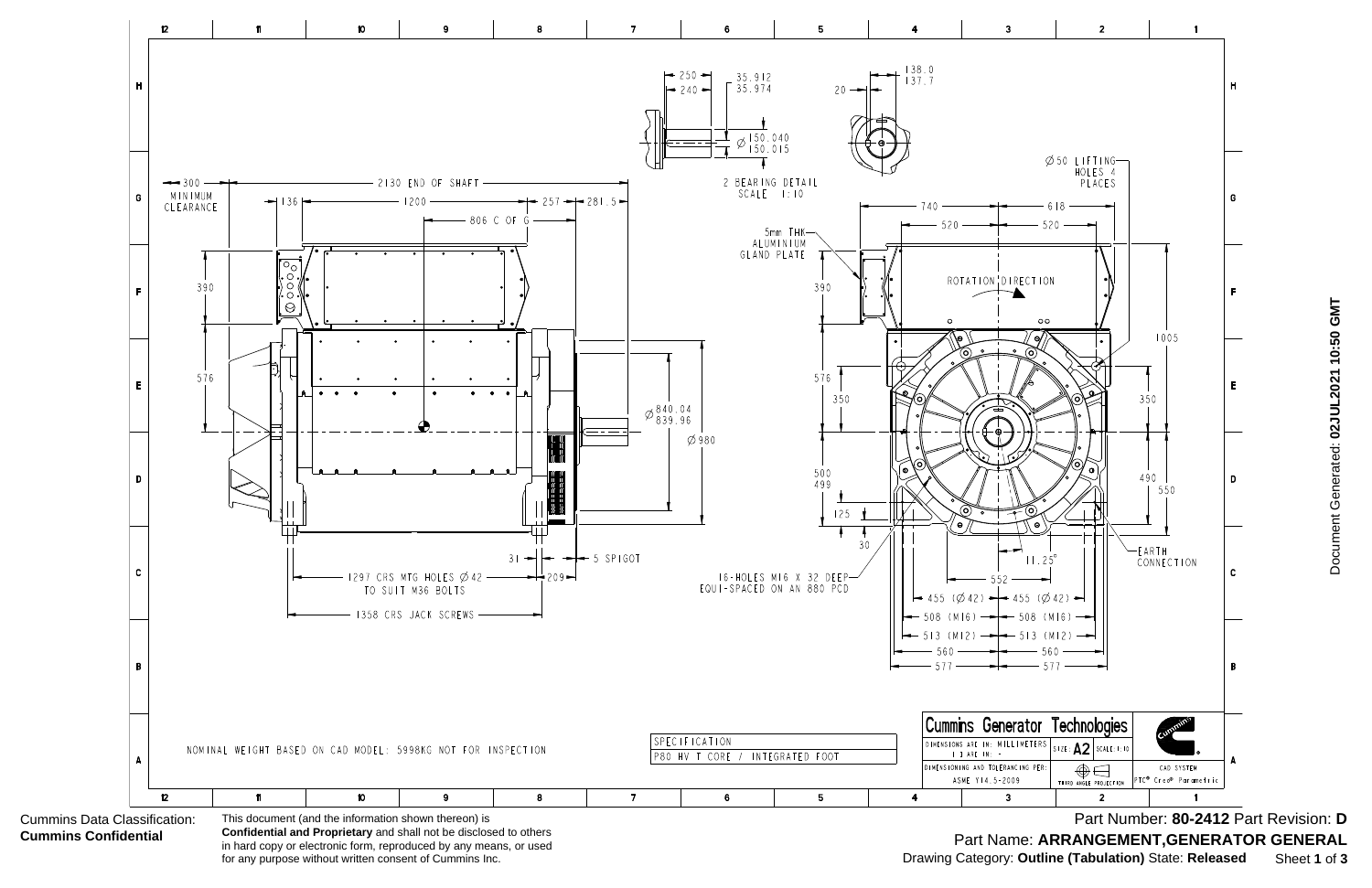Cummins Data Classification: **Cummins Confidential**



**Confidential and Proprietary** and shall not be disclosed to others in hard copy or electronic form, reproduced by any means, or used for any purpose without written consent of Cummins Inc.

Document Generated: 02JUL2021 10:50 GMT Document Generated: **02JUL2021 10:50 GMT**

Part Number: **80-2412** Part Revision: **D** Part Name: **ARRANGEMENT,GENERATOR GENERAL** Drawing Category: **Outline (Tabulation)** State: **Released** Sheet **2** of **3**